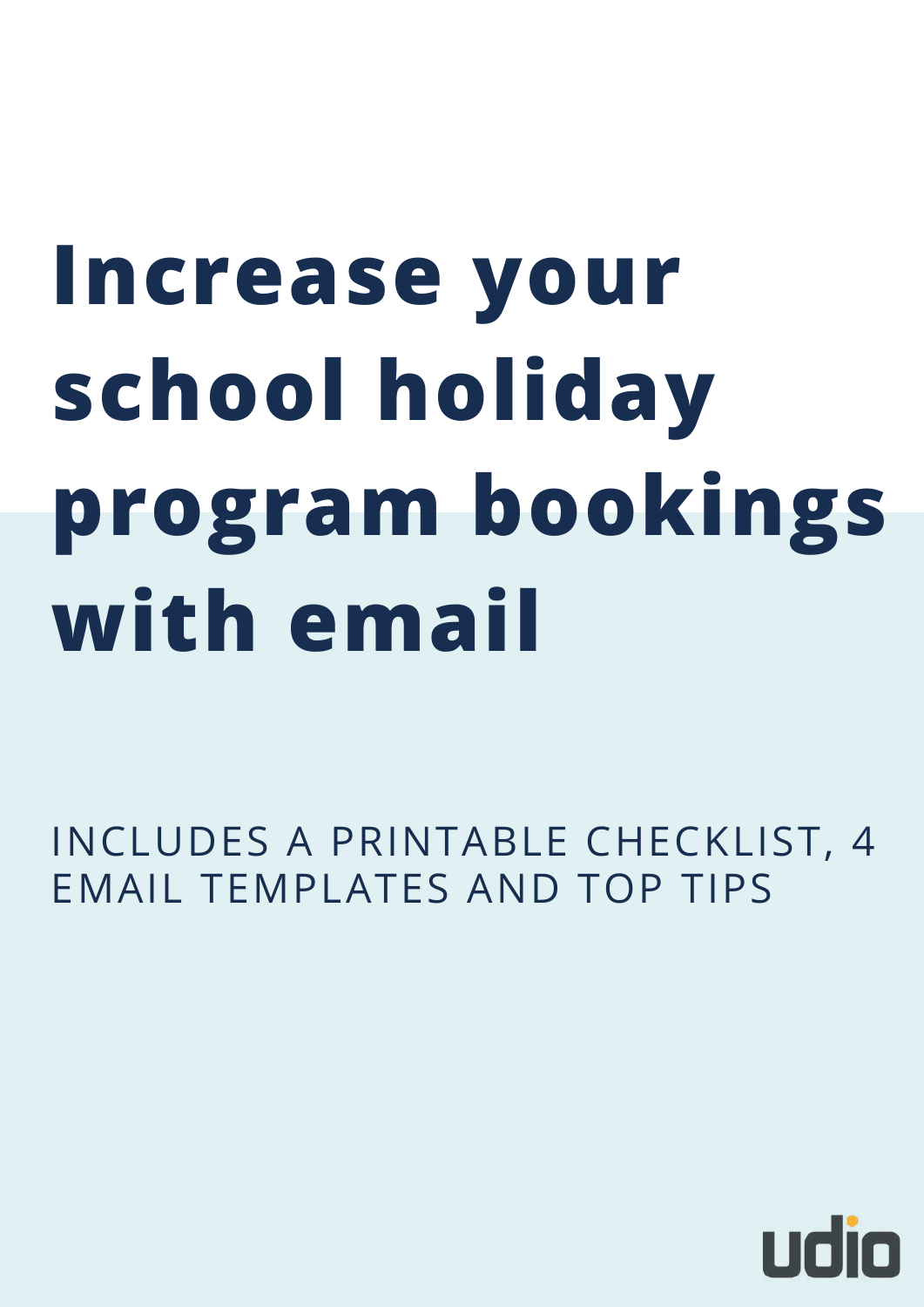# **WHAT'S INSIDE?**

- Printable checklist
- Step-by-step email structure
- 4 email templates
- Top tips

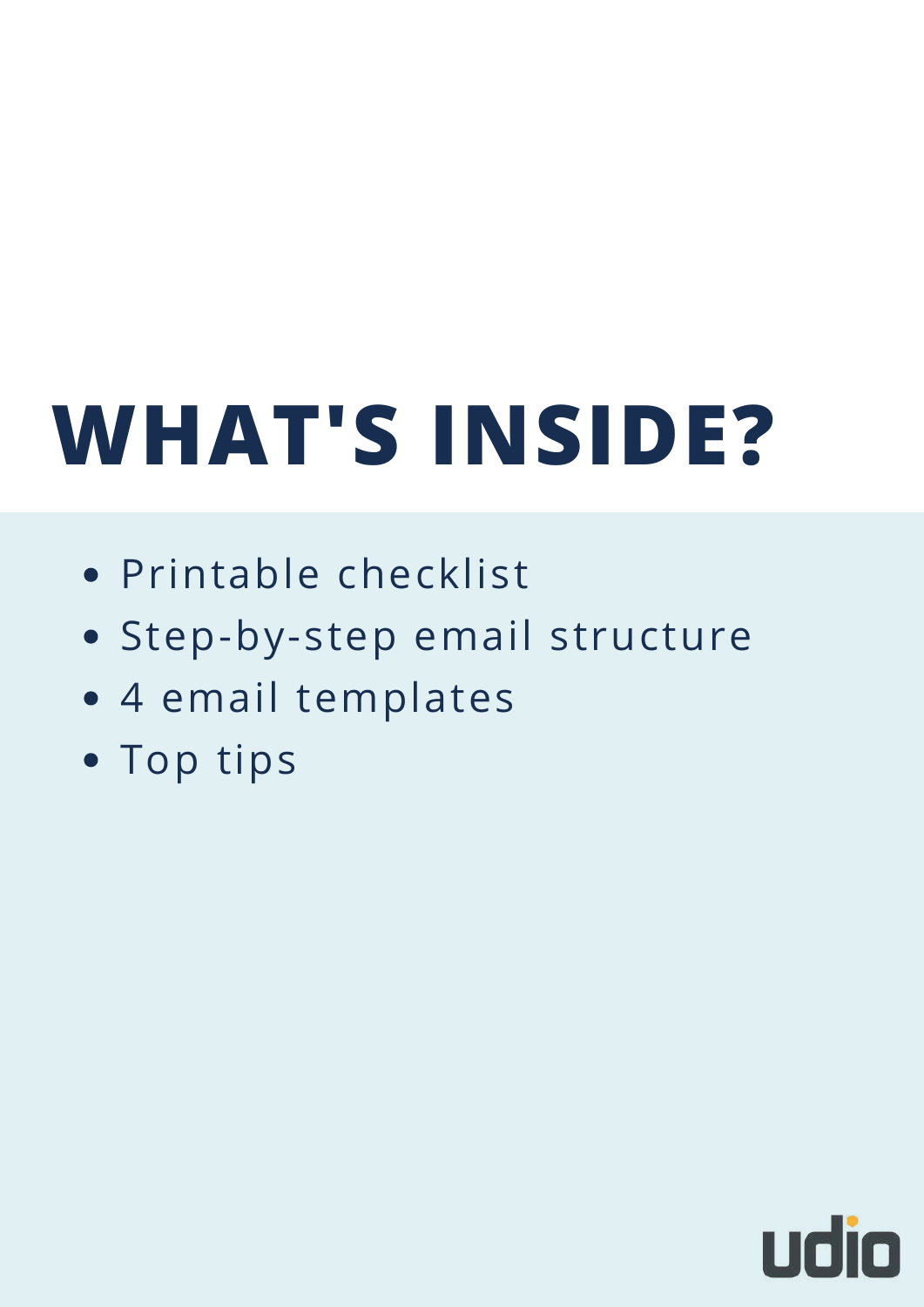INTRODUCTION // SCHOOL HOLIDAY PROGRAM CHECKLIST



# **INTRODUCTION**

#### **Do you want to boost your school holiday program bookings? Here's the secret.**

The key to getting more bookings is to inspire your customers to take action sooner.

#### **How?**

By using the most effective marketing channel - email.

A clear email structure:

- Boosts bookings from the outset
- Reduces program-related questions at reception

Swim schools that have followed this email structure have seen bookings increase by up to 400:



These stats were obtained through the *booking statistics by course* report in Udio

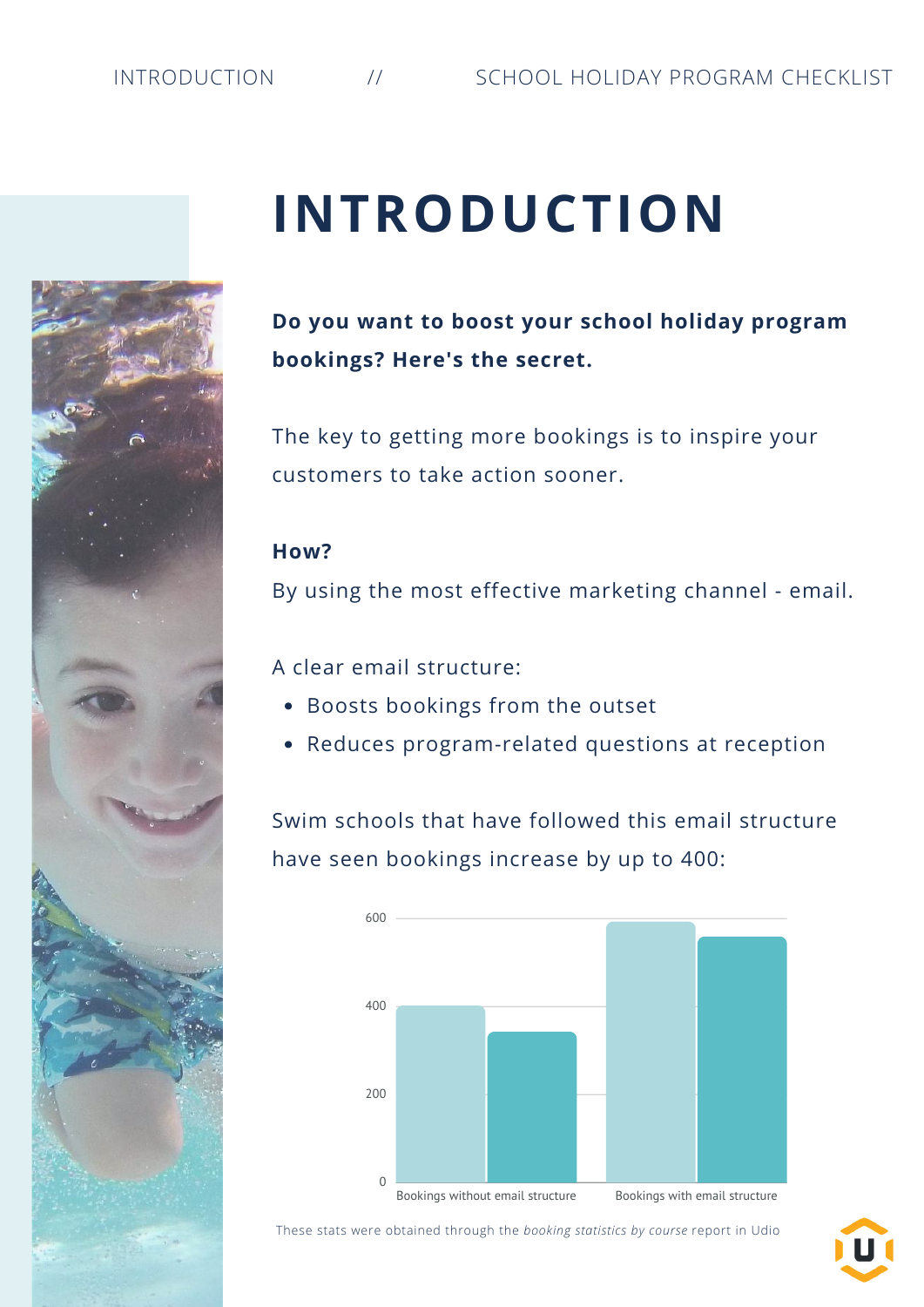# **SCHOOL HOLIDAY PROGRAM CHECKLIST**

| • Set booking release date                          | $  /$ $  /$ $ -$                                                                                                                                                                                                                                                                                                                                                                                                                                                                                                                                                          |  |
|-----------------------------------------------------|---------------------------------------------------------------------------------------------------------------------------------------------------------------------------------------------------------------------------------------------------------------------------------------------------------------------------------------------------------------------------------------------------------------------------------------------------------------------------------------------------------------------------------------------------------------------------|--|
| • Create programs/classes                           | $  /$ $  /$ $ -$                                                                                                                                                                                                                                                                                                                                                                                                                                                                                                                                                          |  |
| • Prepare pre-release email                         | $  /$ $  /$ $ -$                                                                                                                                                                                                                                                                                                                                                                                                                                                                                                                                                          |  |
| • Send pre-release email                            | $\frac{\beta}{\beta}-\frac{\beta}{\beta}-\frac{\beta}{\beta}-\frac{\beta}{\beta}-\frac{\beta}{\beta}-\frac{\beta}{\beta}-\frac{\beta}{\beta}-\frac{\beta}{\beta}-\frac{\beta}{\beta}-\frac{\beta}{\beta}-\frac{\beta}{\beta}-\frac{\beta}{\beta}-\frac{\beta}{\beta}-\frac{\beta}{\beta}-\frac{\beta}{\beta}-\frac{\beta}{\beta}-\frac{\beta}{\beta}-\frac{\beta}{\beta}-\frac{\beta}{\beta}-\frac{\beta}{\beta}-\frac{\beta}{\beta}-\frac{\beta}{\beta}-\frac{\beta}{\beta}-\frac{\beta}{\beta}-\frac{\beta}{\beta}-\frac{\beta}{\beta}-\frac{\beta}{\beta}-\frac{\beta$ |  |
| • Prepare next three emails                         | $  /$ $  /$ $ -$                                                                                                                                                                                                                                                                                                                                                                                                                                                                                                                                                          |  |
| • Send email one (3 weeks before) $  /$ $  /$ $ -$  |                                                                                                                                                                                                                                                                                                                                                                                                                                                                                                                                                                           |  |
| • Send email two (2 weeks before) $  /$ $  /$ $ -$  |                                                                                                                                                                                                                                                                                                                                                                                                                                                                                                                                                                           |  |
| • Send email three (1 week before) $  /$ $  /$ $ -$ |                                                                                                                                                                                                                                                                                                                                                                                                                                                                                                                                                                           |  |
|                                                     |                                                                                                                                                                                                                                                                                                                                                                                                                                                                                                                                                                           |  |

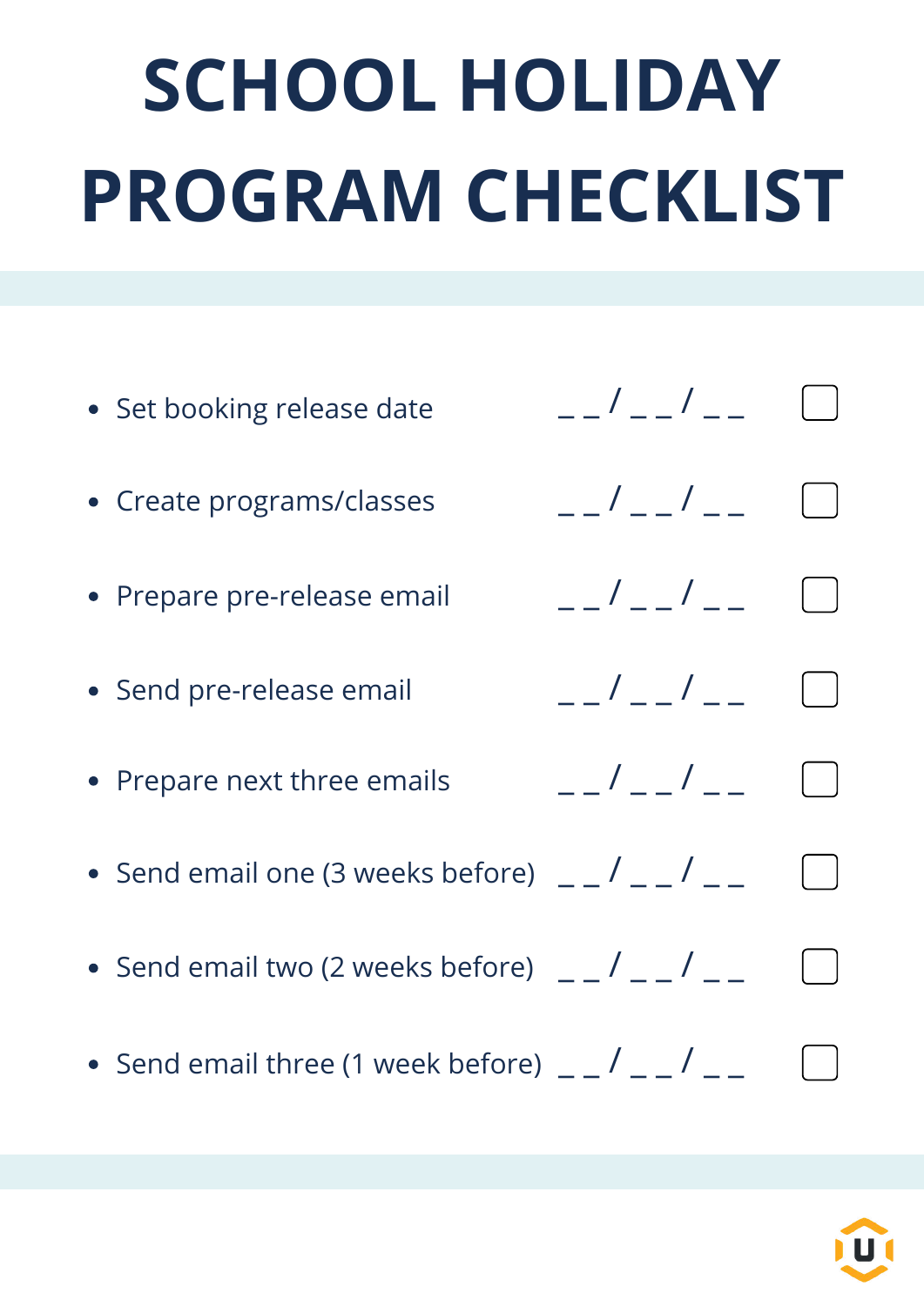Let's look at the checklist stages in more detail:

# **SET BOOKING RELEASE DATE**

Create your program then choose a date (and time if you wish) to release it - a good benchmark is to release availability 3–6 weeks before the first class starts; that way, you can send one email per week/fortnight.

Release your program availability on a specified day to:

- Drive demand so customers take action
- Encourage parents to sign up to your customer portal where they can book holiday programs online

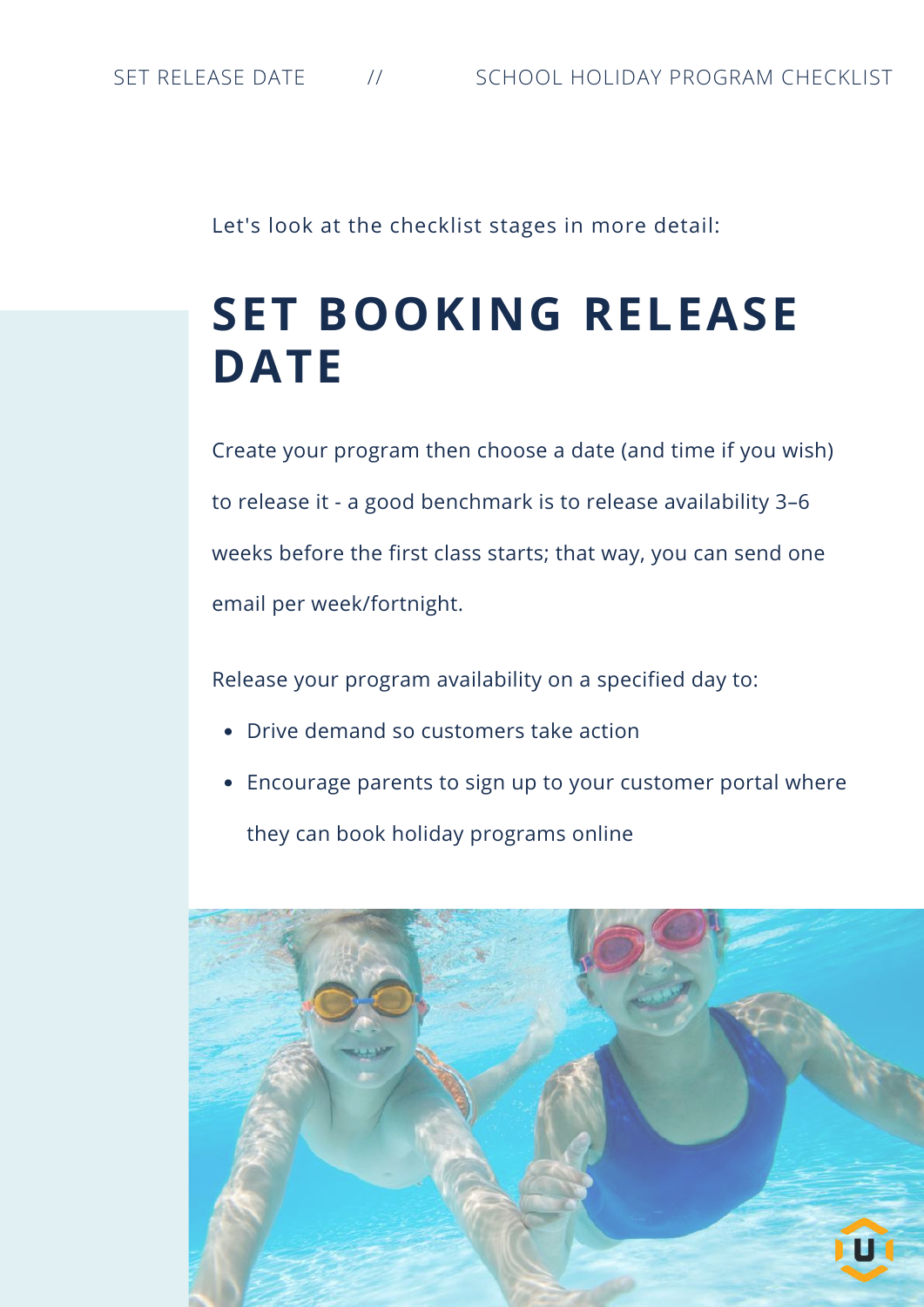Generate a pre-release buzz with an email like below:

**Save the date School holiday spots will OPEN on 22/11/21**

Hi <first name>,

We're excited to announce that school holiday program spots will be available to book via the customer portal on **Monday 22nd November from 10 am**.

Make sure you save the date so you can book your preferred time as classes are expected to book out fast.

If you haven't set up your account on the portal yet, we recommend doing so now to avoid delays on the day. It takes less than five minutes and lets you manage all bookings and payments from your phone or laptop.

Please reach out to the team if you have any questions.



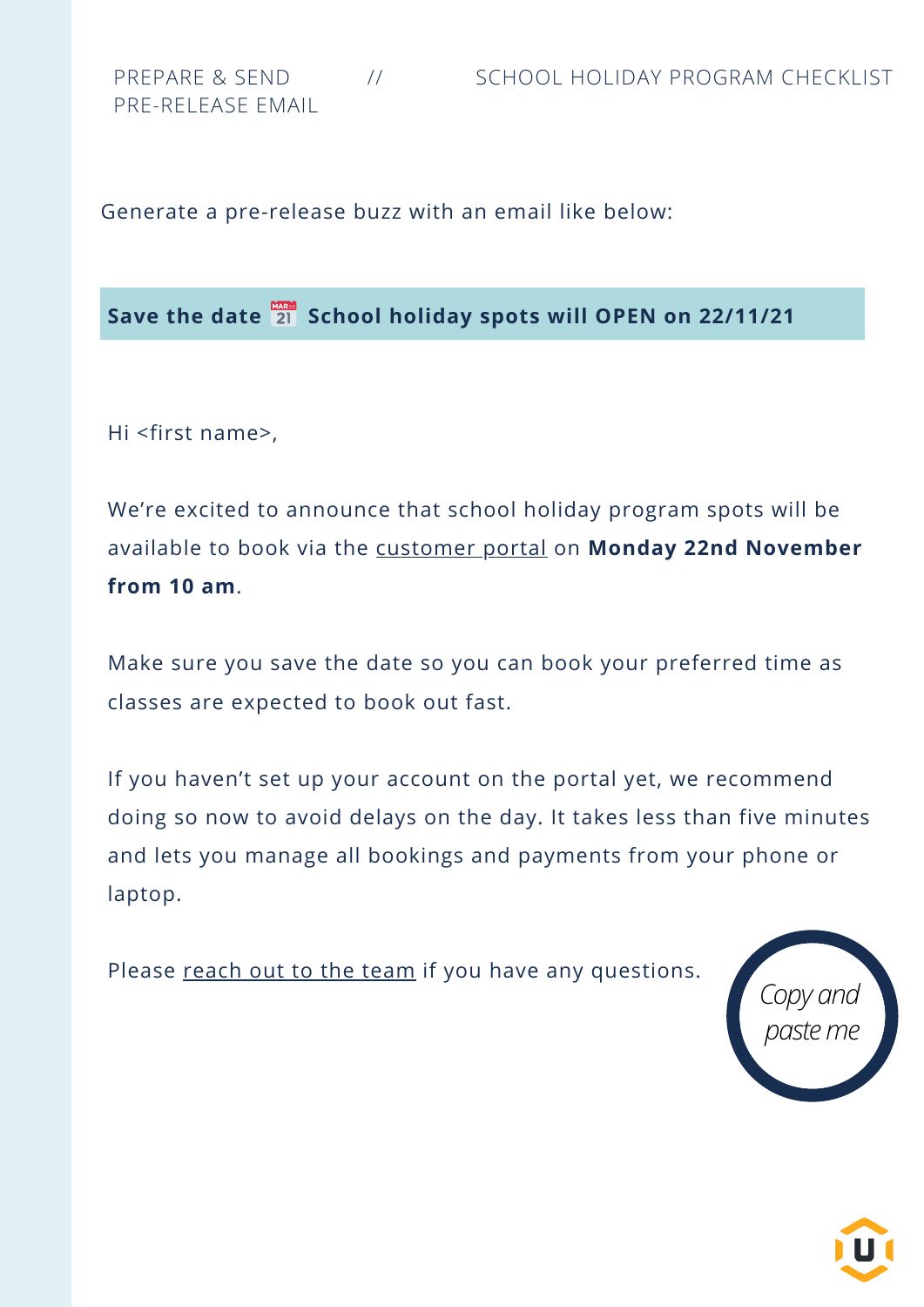# **CREATE YOUR EMAIL TEMPLATES**

This is something you can do in advance and have ready to send on your set dates.

If you're opting for a three-week timeframe, prepare three emails and plan to send one per week. Here are some templates that you can adapt:

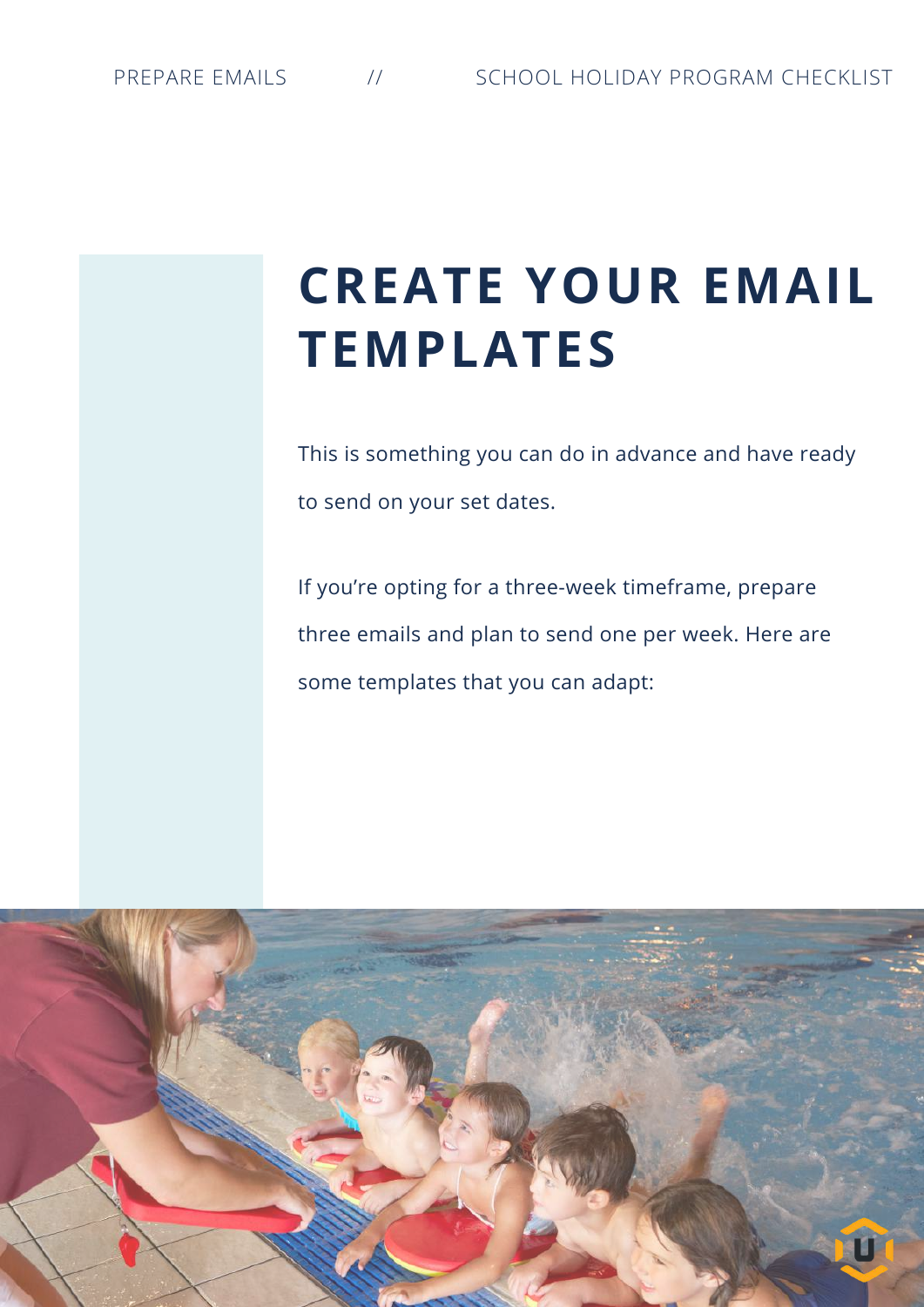**EMAIL 1** - SEND ON LAUNCH DAY (THREE WEEKS BEFORE FIRST CLASS)

**Booking is now OPEN for our school holiday program**

### **School Holiday Programs Dec 2021 – Feb 2022 (limited spots available)**

Our school summer holiday swimming programs are officially open **enrol now** to avoid disappointment.

We're already receiving lots of enquiries, so get in quick to reserve the program and time that best suits you.

### **Find your preferred time >>**

**What to expect in our swim school holiday programs** *[Include a brief overview of what your holiday program offers and the benefits to children].*

#### **Program dates**

Week 1: *[date – date] [cost]* | *[program duration]*

#### **BOOK NOW >>**

Week 2: *[date – date] [cost]* | *[program duration]*

#### **BOOK NOW >>**

Need help booking your family's school holiday program? Email us at *[enter email]* or call *[insert number]*.



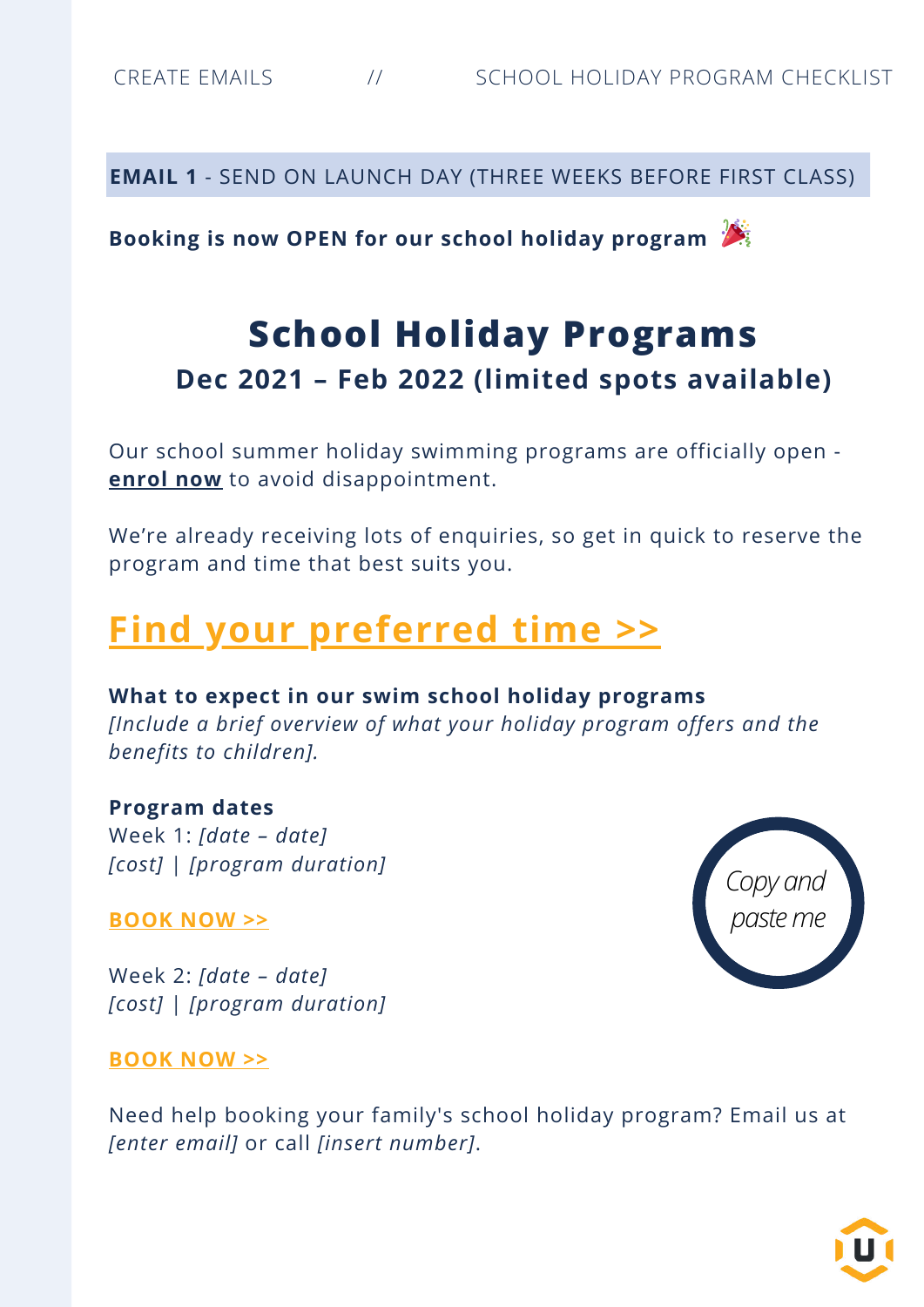**EMAIL 2** - SEND A REMINDER TWO WEEKS BEFORE FIRST CLASS

**Don't miss out - book into a holiday program while spots last**

## **There's still time to join a school holiday program Dec 2021 – Feb 2022**

School holidays are fast approaching which means that if you haven't already, time is running out to enrol your child into a school holiday swimming program.

## **Book your preferred time >>**

With lots of swimmers already booked in to join us over the holidays, places are filling up fast.

The quickest way to book is via the portal - click here to get started.

**Program dates** Week 1: *[date - date] [cost]* | *[program duration]*

**BOOK NOW (LIMITED SPOTS AVAILABLE) >>**

Week 2: *[date - date] [cost]* | *[program duration]*



#### **BOOK NOW >>**

Need help booking your family's school holiday program? Email us at *[enter email]* or call *[insert number]*.

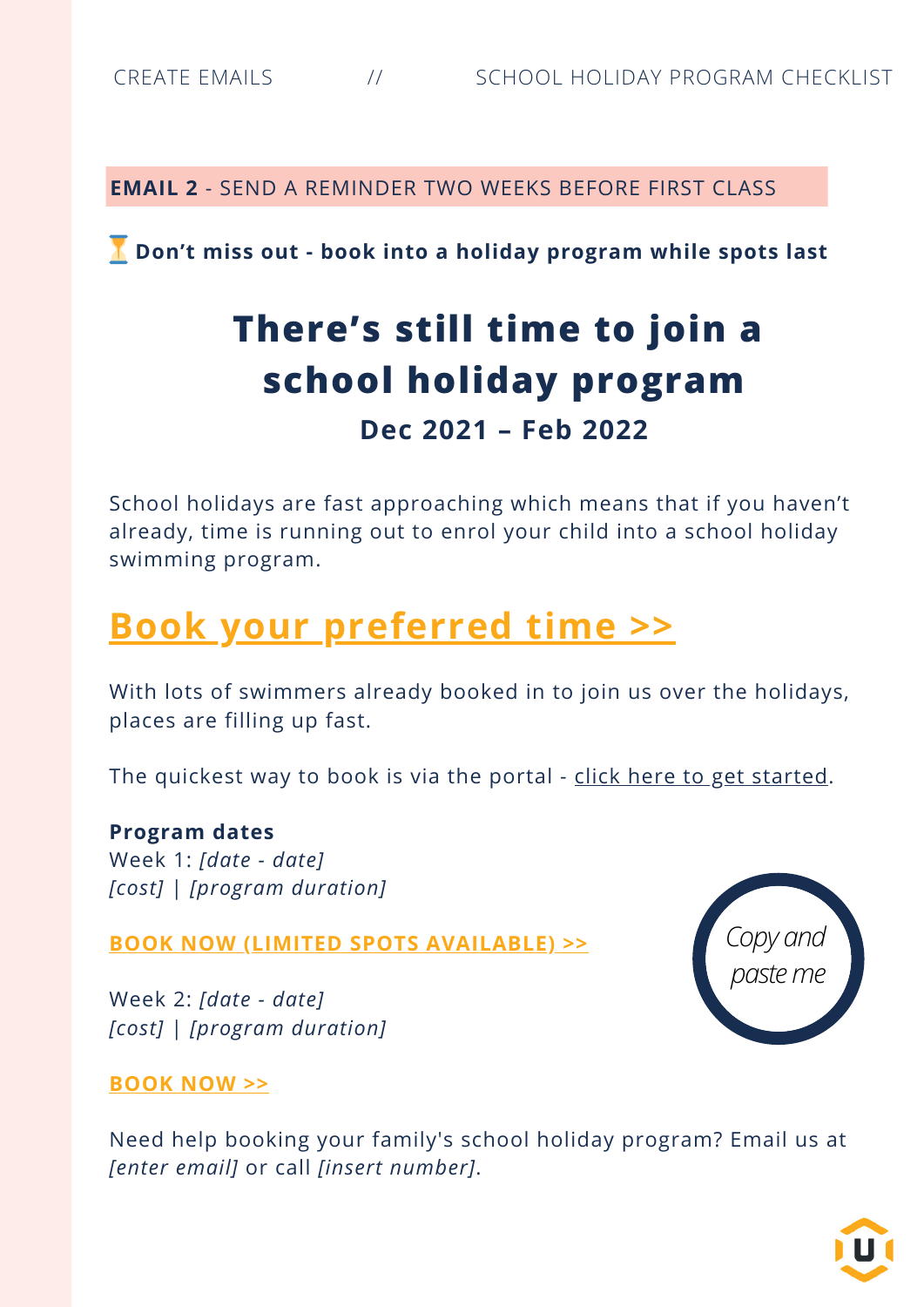**EMAIL 3** - SEND A FINAL REMINDER ONE WEEK BEFORE FIRST CLASS

#### **Last chance to reserve your spot in a school holiday program**

## **School Holiday Programs Dec 2021 – Feb 2022 (last chance to book)**

If you haven't yet enrolled your child in a school holiday swimming program, time is running out with school holidays just days away.

With so many swimmers already registered, we only have a few spots left. Book now before they go!

## **View remaining spots >>**

There's still some availability in the following classes:

Week 1: *[date – date] [cost]* | *[program duration]*

*[Time] - [Program Name]* **- Book Now >>** *[Time] - [Program Name]* **- Book Now >>** *[Time] - [Program Name]* **- Book Now >>**

Week 2: *[date – date] [cost]* | *[program duration]*

*[Time] - [Program Name]* **- Book Now >>** *[Time] - [Program Name]* **- Book Now >>** *Copy and paste me*

Need help booking your family's school holiday program? Email us at *[enter email]* or call *[insert number]*.

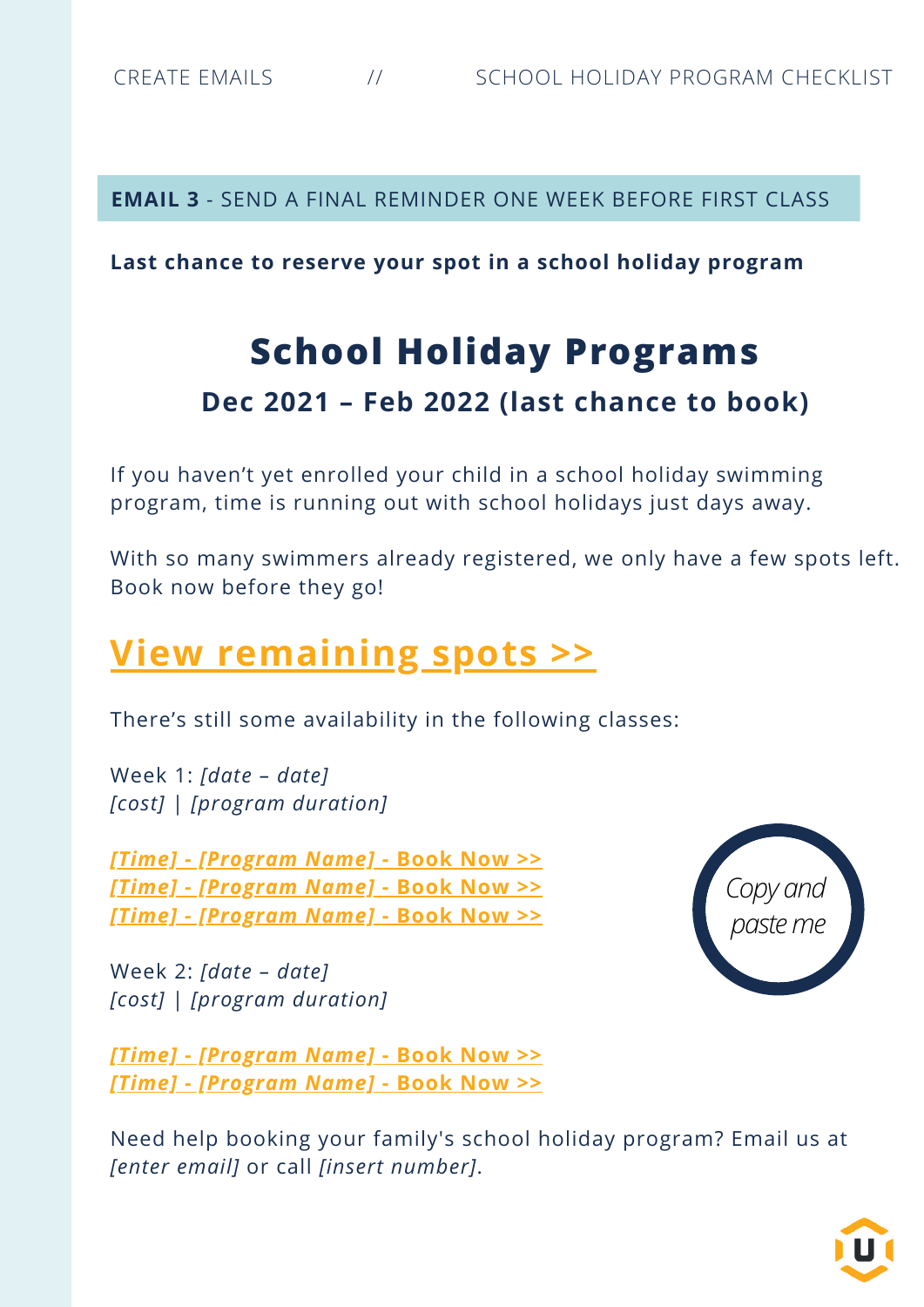# **Top tips**

- Use your brand colours for links/bold text
- Emojis are optional but visually appealing; you can add them to the subject line and body of the email in Udio
- Emphasise that spaces are limited to create demand and prompt customers to book now
- Add links to the booking page (including 1-2 near the top of the email) so customers have options as they scroll through
- Consider adding some testimonials from previous programs; if you don't have any, ask customers after they've completed the program for feedback so you can include next time

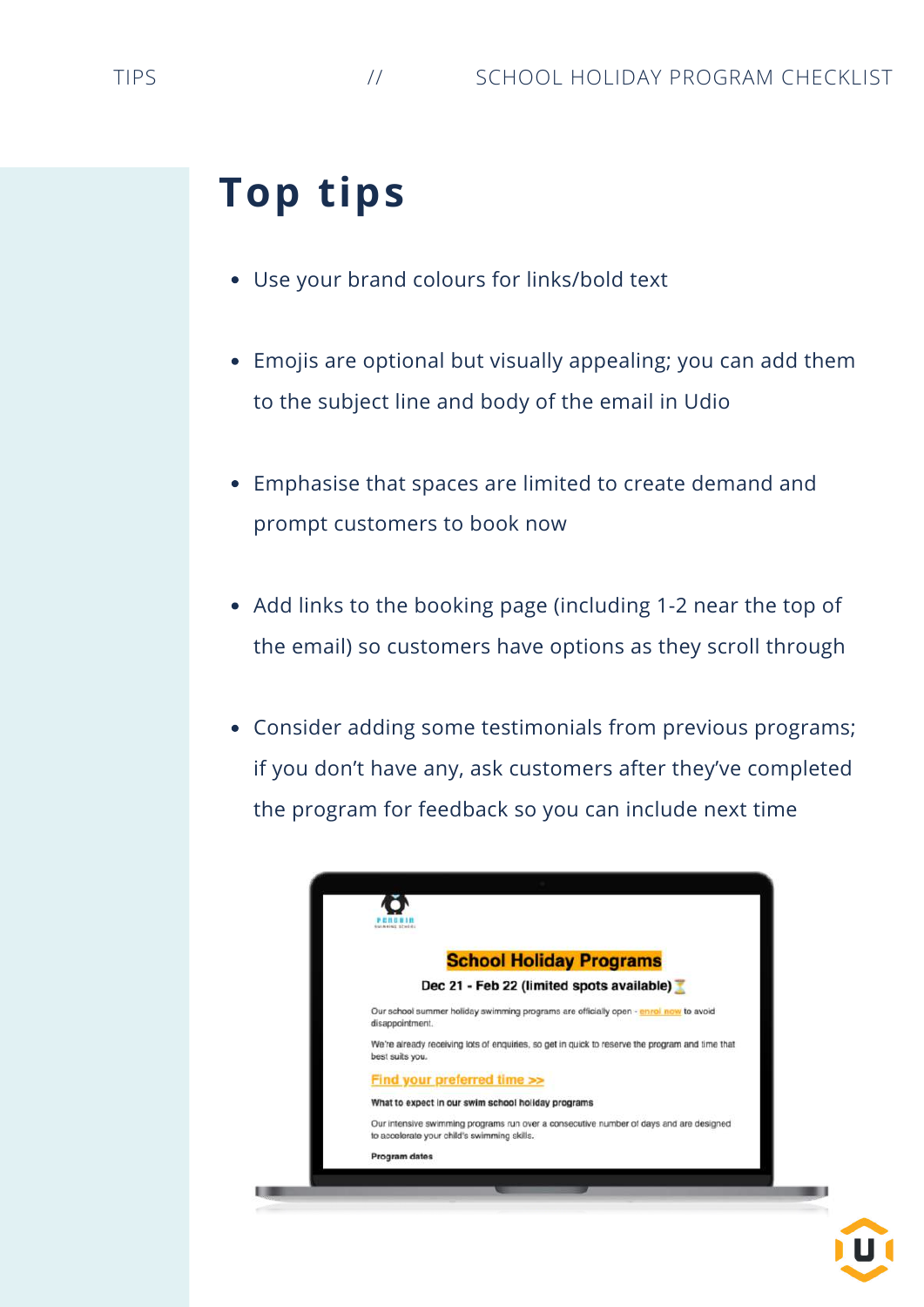# **SEND EMAILS AS PER CHECKLIST SCHEDULE**

Spacing your emails out 1–2 weeks apart maintains build-up by sending regular reminders to customers without bombarding them.

It's good practice to send when your customers are most active - one of our swim school clients found that school pick-up times are generally best for achieving higher email open rates.

# **CONCLUSION**

You don't need a paid email platform to implement this strategy; they generally provide email stats and have advanced features (like email scheduling) but the basics can be easily completed via a course management system like Udio, which has inbuilt email functionality that integrates with your customer database.